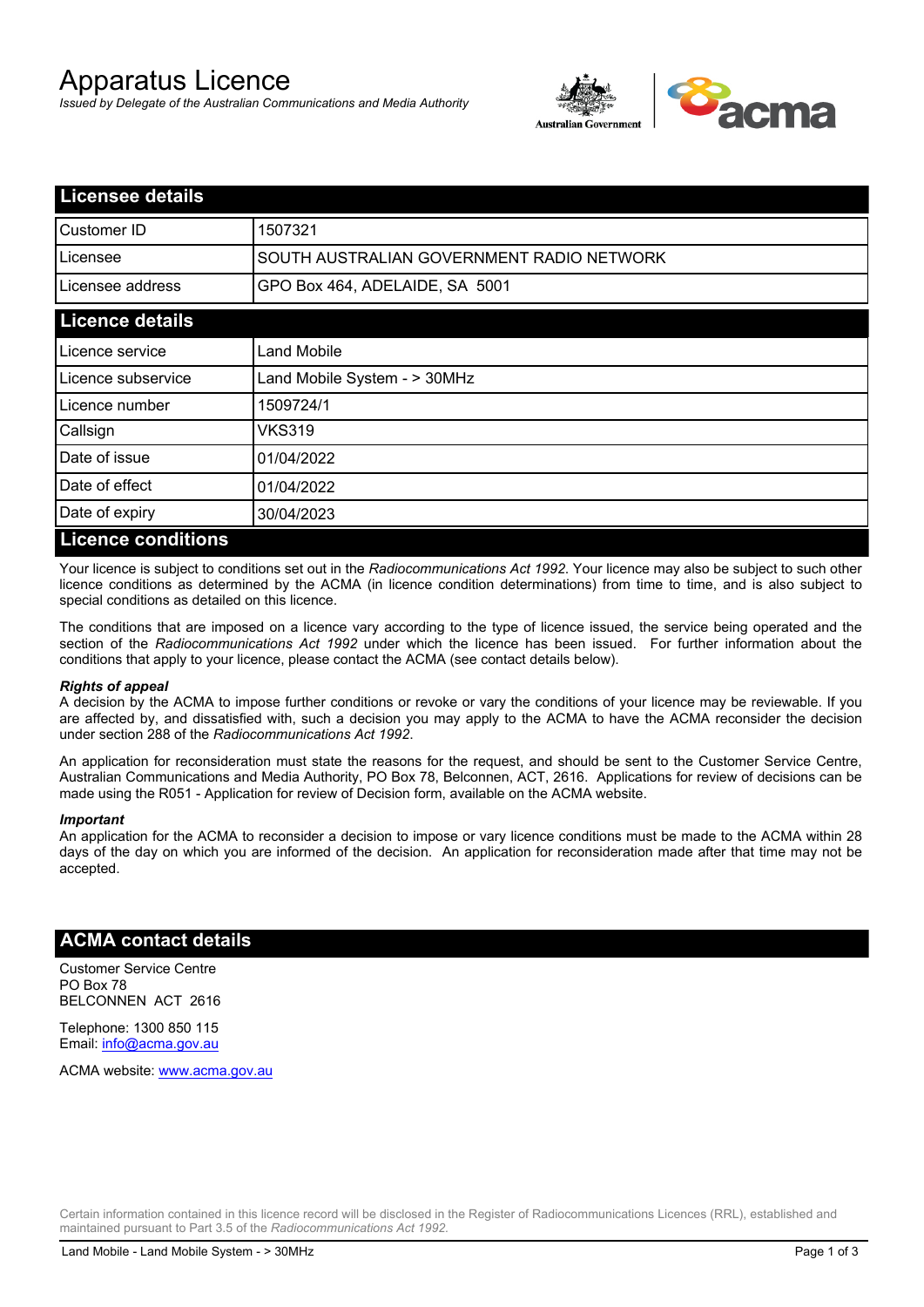## **Advisory Notes applying to licence no.: 1509724/1**

Conditions applicable to the operation of Land Mobile System station(s) authorised under this licence can be found in the Radiocommunications Licence Conditions (Apparatus Licence) Determination and the Radiocommunications Licence Conditions (Land Mobile Licence) Determination. Copies of these determinations are available from the ACMA and from the ACMA home page (www.acma.gov.au).